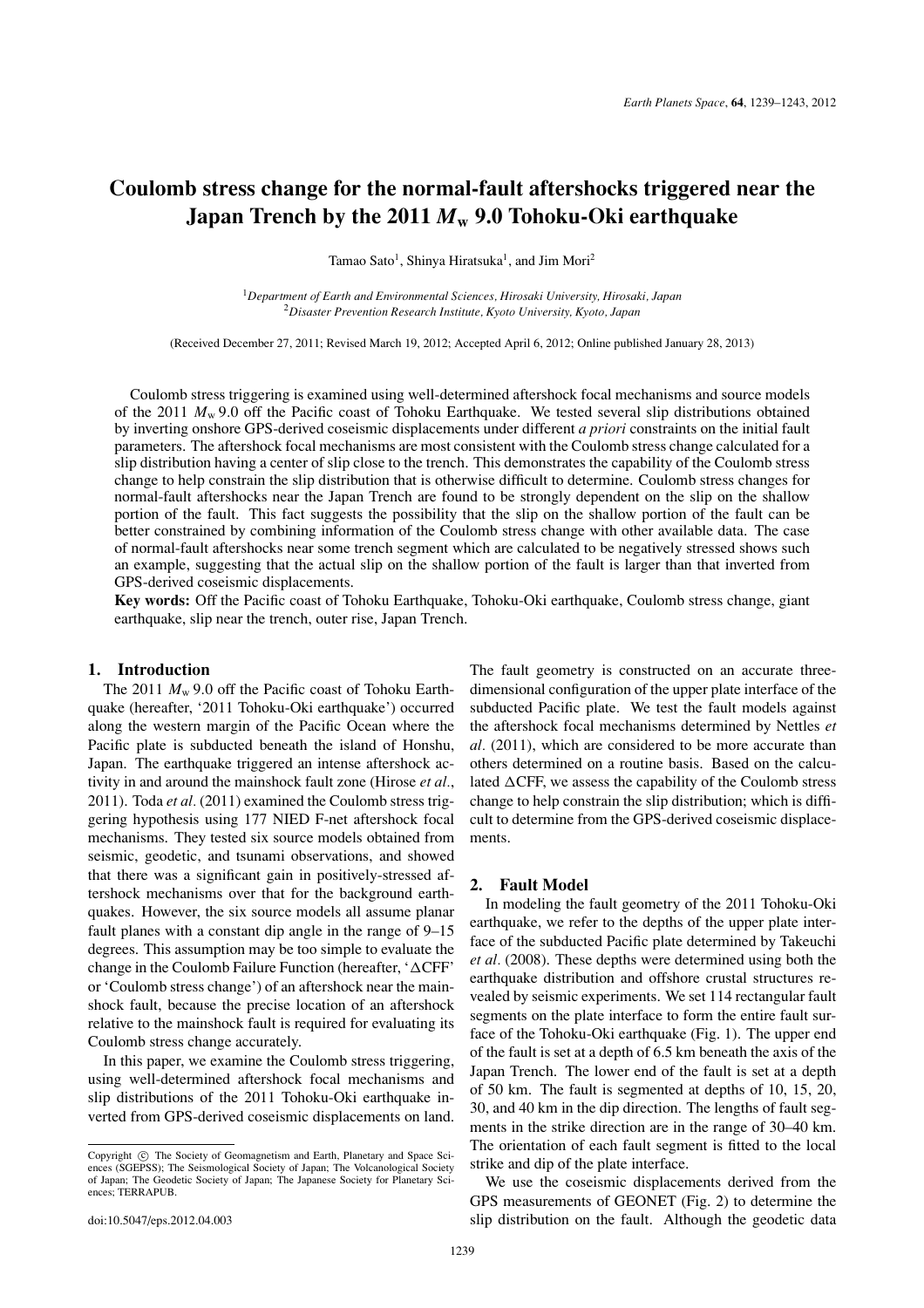

Fig. 1. (a) Inverted slip distribution obtained under a weak constraint given by a standard deviation of 30% of the initial slip, and (b) the same under a strong constraint given by a standard deviation of 7% of the initial slip. The arrows indicate the slip vectors. The thick arrow indicates the direction of motion of the Pacific plate relative to the North American plate. The contours denote the depths of plate interface at 20-km intervals. S indicates the variance of weighted residuals, and  $M_w$  the moment magnitude.

is the same as that used by Ozawa *et al.* (2011), the slip distribution will not be the same because the fault geometry differs. Here, we only use two horizontal components, assuming their standard errors to be 10 mm. We do not use vertical components since their errors are estimated to be larger than those of the horizontal components, although it is confirmed that the inclusion of vertical components does not affect the results significantly. The static displacements and strains due to the slip on the fault are calculated using the source code developed by Okada (1992) for a half-space medium. The Poisson ratio of the homogeneous medium is assumed to be 0.25.

Inversions of the GPS-derived displacements were performed using the program system 'SALS' developed for nonlinear least-squares fitting in experimental sciences (Nakagawa and Oyanagi, 1980). We adopted a generalized inversion method in which the solutions are determined under different *a priori* strengths of constraints on initial unknown parameters. The unknowns are the slips and rakes for all fault segments. We assume an initial slip distribution that looks similar to that obtained from tsunami data by Fujii *et al.* (2011), in the sense that the maximum, or center of, slip is close to the trench. We assume the initial slip direction to be parallel to the direction of motion of the Pacific plate relative to the North American plate (Altamimi *et al.*, 2007). The constraint on the initial rake was uniformly specified by a standard deviation of 6 degrees. For the constraint on the slip, we tested several standard deviations in the range of 7–30% of the initial slip. As we increase the standard deviation on the initial slip, i.e. with weakening constraint on the initial slip, the center of slip systematically migrates from the shallow portion of the fault close to



Fig. 2. Distribution of GPS stations of GEONET used for determining the slip distribution of the fault. The observed displacements (solid arrow) are compared with the displacements calculated (open arrows) for the slip distribution with the center of slip close to the trench (Fig. 1(b)). The observed displacements at the ocean-bottom observation sites (Sato *et al.*, 2011) are also shown together with the calculated ones. The gray arrows are the displacements calculated for the slip distribution with the center of slip distant from the trench (Fig. 1(a)). Large and small stars indicate the epicenters of the *M*<sup>w</sup> 9.0 Tohoku-Oki earthquake and the  $M_{\rm w}$  7.3 foreshock, respectively. The cross denotes the ocean-bottom observation site near the trench where an extremely large displacement is observed (Ito *et al.*, 2011).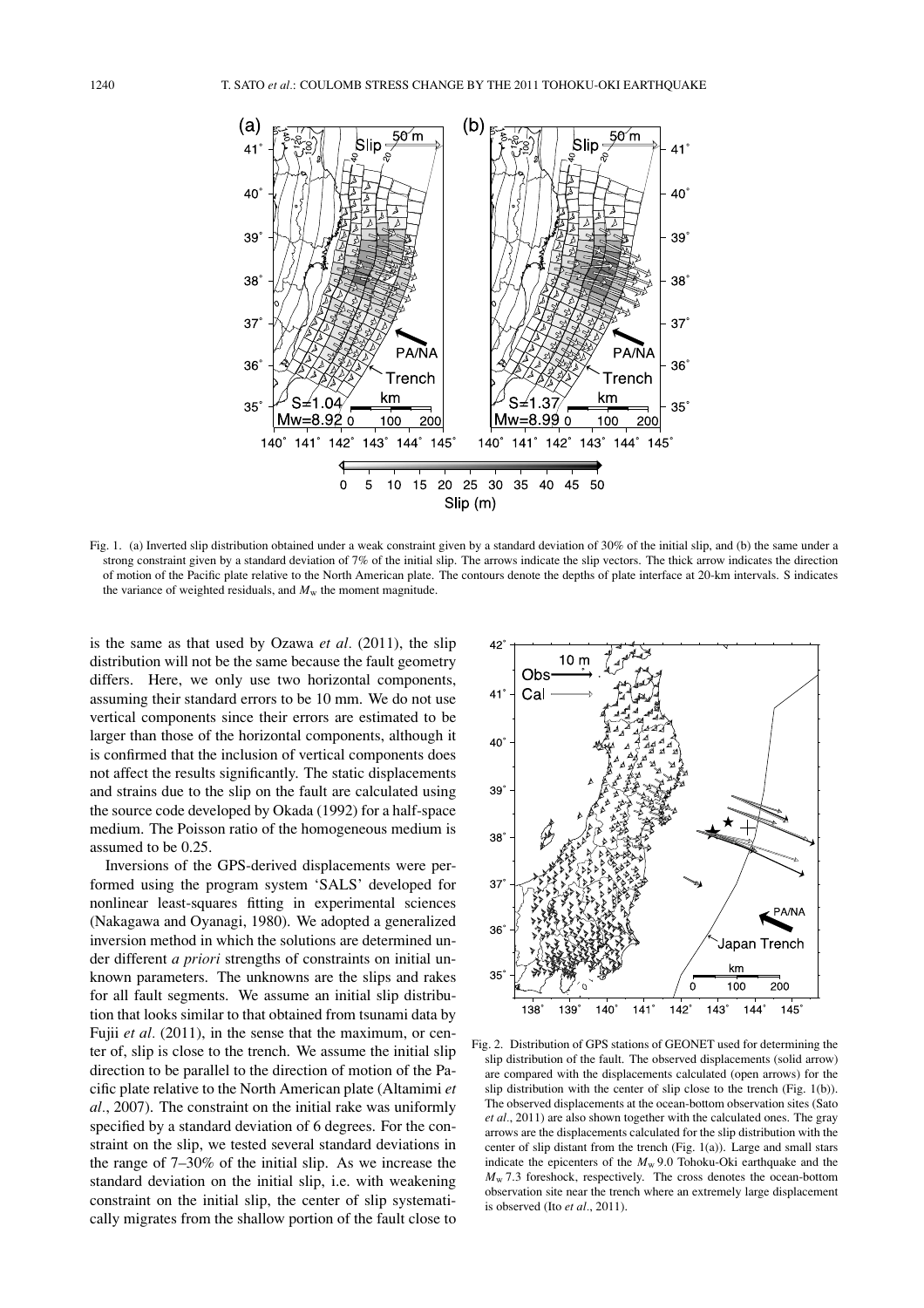the trench toward the deeper portion away from the trench. Figure 1 shows the results obtained for the two end members. The variance of weighted residuals for the fault model with the center of slip distant from the trench (Fig.  $1(a)$ ) is 24% smaller than that for the fault model with the center of slip close to the trench (Fig. 1(b)). The GEONET data fit better a slip distribution with the center of slip distant from the trench. However, as shown in Fig. 2, the ocean-bottom displacements observed by Sato *et al.* (2011) are a better fit to the slip distribution with the center of slip close to the trench. The slip distribution with the center of slip distant from the trench cannot explain the large displacements observed at those ocean-bottom sites. This inconsistency may be ascribed to the modeling based on a homogeneous half-space medium. The half-space modeling may be insufficient for dealing with observations extending over epicentral distances up to several hundred kilometers. Whatever the reason for the inconsistency, the model with the center of slip close to the trench is considered to be preferable because an extremely large slip on a shallow plate boundary is suggested by large crustal deformations observed near the trench (Fujiwara *et al.*, 2011; Ito *et al.*, 2011). The site of large slip near the trench (Fig. 2) almost agrees with the source area of the primary crests of the tsunami observed by the OBPGs and GPS buoys in deep sea (Hayashi *et al.*, 2011).

#### **3. Coulomb Stress Changes**

We use the slip distributions obtained in the preceding section to calculate the  $\Delta CFF$  for the aftershock focal mechanisms determined by Nettles *et al.* (2011) (Fig. 3). The aftershock data consists of 81 events ( $M > 5.5$ ) that occurred within 25 days following the mainshock. The aftershock sequence extends over a portion of the plate boundary more than 500 km long, and exhibits an unusual diversity of faulting geometries. We use the centroid hypocenters and the best double-couple solutions determined by Nettles *et al.* (2011) to calculate the Coulomb stress change. The errors in the focal depths are estimated to be less than 2.5 km for events whose focal depths are freely determined (Nettles *et al.*, 2011). For about one-third of the events, the centroid hypocenters are determined with focal depths fixed in a range of 12–16 km. As a whole, the focal depths of the aftershocks near the trench are distributed in a range of 10– 20 km. Since the fault planes are not identified, we calculate the Coulomb stress change for each of the two nodal planes, and regard an aftershock as being positively stressed if the Coulomb stress change for either one of the nodal planes has a positive value. Based on the results of Toda *et al.* (2011), we assume an apparent coefficient of friction of 0.4. The rigidity is assumed to be 40 GPa.

We emphasize here that the Coulomb stress changes shown in Fig. 3 are those calculated for the fault model in which the plate boundary is shifted upward by 6.5 km. The relationship between the original plate boundary and the shifted one is exhibited on the vertical cross-section in Fig. 4. In the previous section, the displacements due to the mainshock slip are calculated for the fault model with the upper end of the plate boundary placed at a depth of 6.5 km. However, when we use this model, we find that

the Coulomb stress changes, for most of the aftershocks in the outer rise, are negatively stressed. Before describing the results shown in Fig. 3, we first explain the reason why we prefer the Coulomb stress change calculated for the model with the upper end of the fault shifted toward the free surface.

In Figs. 4(a) and 4(b), we compare the Coulomb stress change calculated for the original plate boundary with that calculated for the elevated plate boundary. The Coulomb stress changes are those calculated for the slip distribution with the center of slip close to the trench (Fig. 1(b)). Receiver faults are assumed to be of DDE-type previously defined by Hiratsuka and Sato (2011) (see figures 3 and 4 of that paper). In the area close to the trench where the dip of the plate interface is very shallow, the receiver faults almost agree with the normal faults dipping at an angle of 45◦. As shown in Fig. 4(a), for the case where the upper end of the fault is situated at a depth of 6.5 km, the shallow portion close to the trench is dominated by negative  $\Delta CFF$ values. Since most of the normal-fault aftershocks in the outer rise have focal depths of 10–20 km (Nettles *et al.*, 2011), they fall within the domain of negative  $\Delta$ CFF. For the case where the upper end of the fault is shifted upward to the free surface, the area close to the trench is dominated by positive values at all depths (Fig. 4(b)). For this case, we evaluate the Coulomb stress changes for the aftershocks by shifting also their focal depths upward by 6.5 km. As a result, the normal-fault aftershocks in the outer rise fall within the positively-stressed domain. Since the sea bed is overlain by a thick water layer instead of a solid body in the offshore area surrounding the trench, we consider that the model with the upper end of the fault situated at the free surface is preferable for predicting the deformation close to the trench. As it goes away from the trench towards the land, the  $\Delta CFF$  distribution calculated for the model with the upper end of the fault at the free surface is similar to that calculated for the model with the upper end of the fault at the depth of 6.5 km. Therefore, we consider that the model with the upper end of the fault at the free surface can be used for evaluating the Coulomb stress change for all the aftershocks distributed from the trench to the land.

Now we describe the difference in the Coulomb stress change between the slip distributions with the center of slip distant from the trench and close to the trench. For the slip distribution with the center of slip distant from the trench, 69% of the aftershocks are positively stressed (Fig. 3(a)). A higher score of 85% is achieved by the slip distribution with the center of slip close to the trench (Fig. 3(b)). For this model, most of the aftershocks surrounding the center of slip are positively stressed. In contrast, for the model with the center of slip distant from the trench, several normal-fault aftershocks close to the line C–D are calculated to be negatively stressed. In order for the change in the stress field due to the mainshock to be consistent with these normal-faulting events, the center of slip needs to be close to the trench. This demonstrates the capability of the Coulomb stress changes to help constrain the slip distribution which may be difficult to determine from other available data (Seeber and Armbruster, 2000).

Although the slip distribution with the center of slip close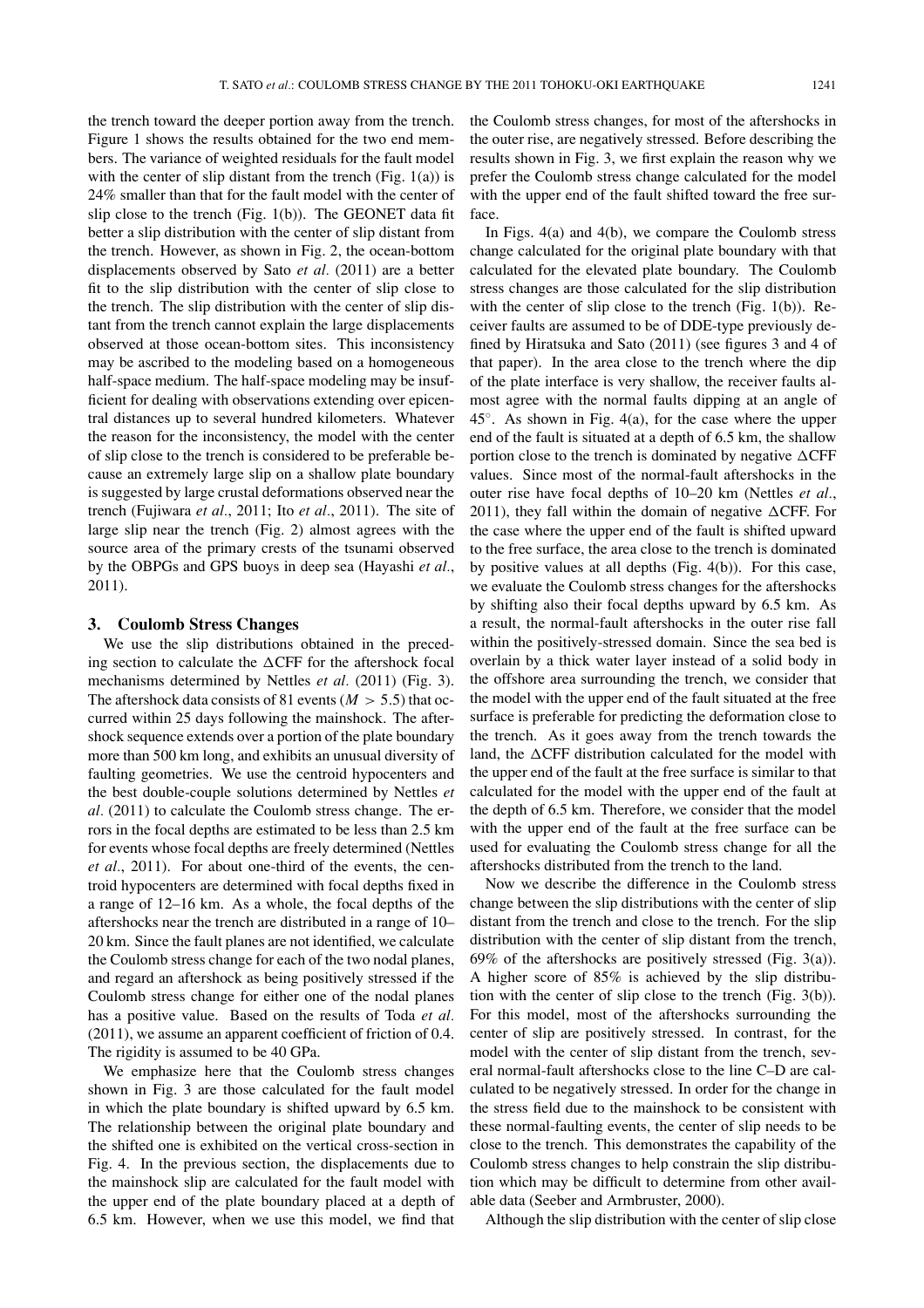

Fig. 3. (a)  $\Delta$ CFF calculated for the slip distribution with the center of slip distant from the trench (Fig. 1(a)). The colors of the focal mechanisms indicate the  $\triangle CFF$  values. The larger of the  $\triangle CFF$  values for the two nodal planes is shown. (b)  $\Delta CFF$  calculated for the slip distribution with the center of slip close to the trench (Fig. 1(b)). The lines C–D and E-F indicate the locations of  $\triangle CFF$  profiles shown in Fig. 4.

to the trench is consistent with most of the normal-fault aftershocks near the trench, we find two negatively-stressed normal-fault aftershocks just beneath the trench close to the line E–F. A couple of aftershocks just north of the two events, which are close to the line C–D, are positively stressed in spite of the similar focal mechanisms and epicenter locations relative to the trench. The aftershocks close to the line C–D have a focal depth of 15–20 km while the negatively-stressed aftershocks close to the line E–F have a focal depth of 10–15 km (Nettles *et al.*, 2011). These focal depths in the range of 10–20 km are consistent with the focal depths of aftershocks beneath the trench determined using OBS observations (Obana *et al.*, 2012). The crosssectional view of  $\Delta CFF$  for the hypothetical receiver faults



Fig. 4. Cross-sectional views of  $\Delta CFF$  for receiver faults of down-dip extension (DDE) type previously defined by Hiratsuka and Sato (2011) are shown for the profiles C–D and E–F in Fig. 3. They are calculated for the slip distribution with the center of slip close to the trench (Fig. 1(b)). In the panels (a) and (b),  $\Delta CFF$  calculated for the model with the upper end of the fault situated at a depth of 6.5 km (a), and with the upper end of the fault situated at the free surface (b), are compared. The open circle indicates the event in the outer rise lying on the line C–D in Fig. 3. The focal depth of the aftershock in (b) is shifted upwards by 6.5 km relative to that shown in (a). (c)  $\Delta CFF$  along the line E–F calculated for the model with the upper end of the fault placed at the free surface. The open circles indicate the two negatively-stressed normal-fault aftershocks near the trench close to the line E–F in Fig. 3. The mechanism diagrams of receiver faults are indicated in  $(c)$ . Here,  $\Delta CFF$  calculated for the westward dipping faults are shown. The broken lines respectively indicate the positions 10, 20, and 30 km below the plate interface.

along the line E–F shows that normal-fault aftershocks just beneath the trench are expected to be negatively stressed if the focal depths are less than 20 km (Fig.  $4(c)$ ). However, Fig. 4(b) shows that the normal-fault aftershocks beneath the trench is positively stressed at all depths. This difference arises from the fact that the slip on the shallow portion of the fault along the line E–F is much smaller than that along the line C–D. We expect that the two normal-fault aftershocks near the trench close to the line E–F would become positively stressed if the slip on the shallow portion of the fault were sufficiently large like that along the line C–D. If we assume ideally that the earthquakes should always occur in a positively-stressed region, the negatively-stressed aftershocks near the trench suggest that the slip inverted from the GPS-derived displacements is smaller than in reality on the shallow part of the fault close to the line E–F. This demonstrates the possibility that the aftershock focal mechanisms can be used to adjust the slip that was originally determined from other available data, but was difficult to constrain.

For the southern part of the mainshock fault where the